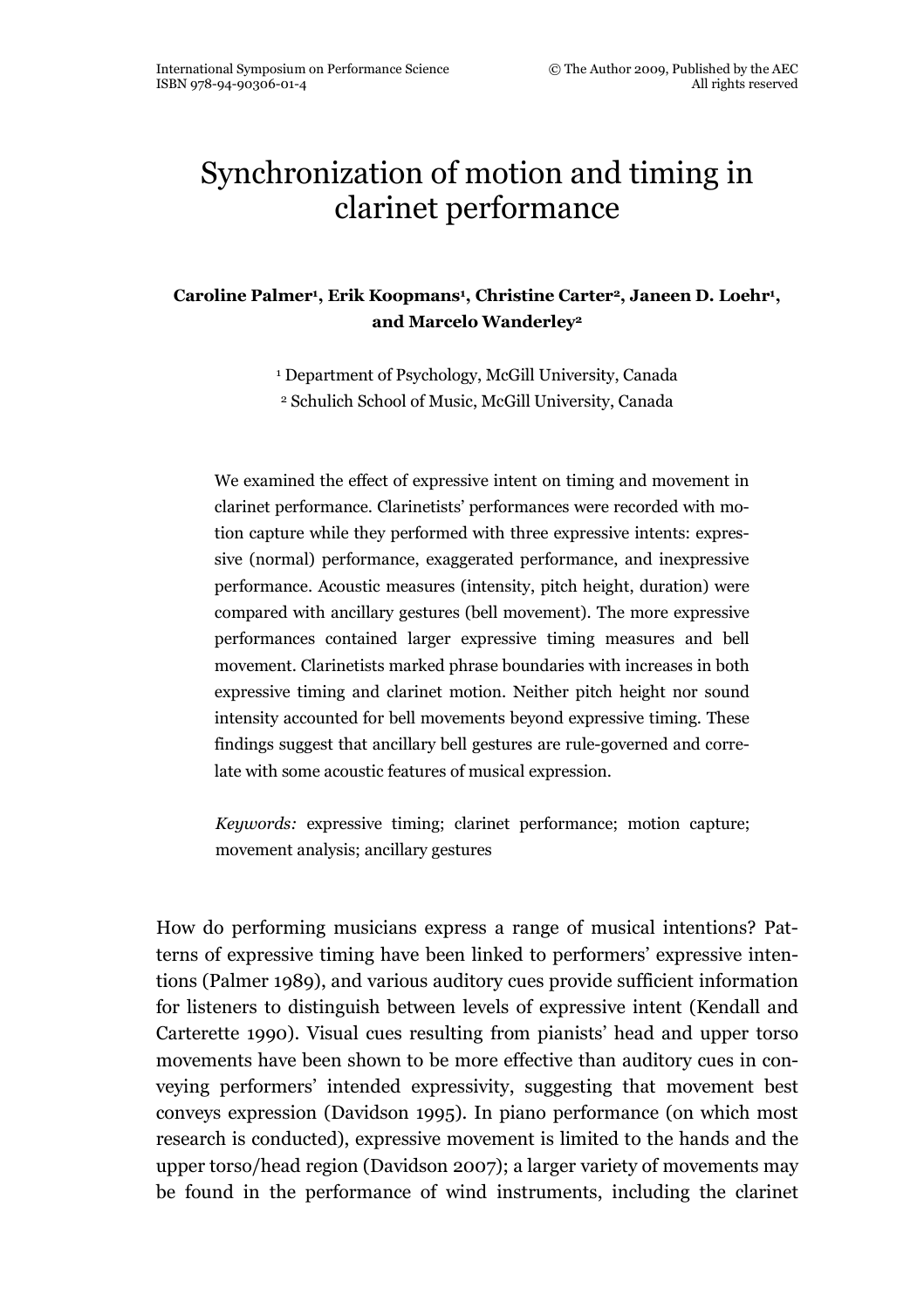(Wanderley 2002). Limited research to date combines acoustic and movement features of expressive performance. The current study examines the effect of expressive intent on both timing and movement in clarinet performance.

Expressive rubato timing in music performance is characterized by increased tone durations as performers approach cadences or phrase endings (Gabrielsson 1987, Palmer 1989), and additional lengthening of tones notated with long durations and shortening of tones notated with shorter durations (Sundberg et al. 1991). Inexpressive performances tend to exhibit less range of rubato timing than expressive performances (Gabrielsson 1987, Palmer 1989). These studies, however, did not investigate performers' movements or their relation to musical intent.

Wanderley (2002) analyzed clarinetists' movement gestures while they performed the same music in expressive and inexpressive ways. Following Delalande's (1988) classification of musicians' ancillary gestures as those visible body movements that are not directly linked to sound production, Wanderley (2002) recorded the ancillary movements of the clarinet bell with a motion tracker system. Surprisingly, clarinetists' vertical and horizontal bell movements were highly consistent across their repeated expressive performances. However, Wanderley's instructions to clarinetists to move the clarinet as little as possible in the inexpressive condition precluded comparisons of expressive timing with movement.

The current study examines the relationship of clarinetists' ancillary movements to their expressive goals by combining Palmer's (1989) expressive performance conditions with Wanderley's (2002) measures of bell motion in clarinet performance. Skilled clarinetists performed the same musical piece under three different expressive instructions: normal expressive, exaggerated, and inexpressive performance. No instructions were given concerning movement. We tested the hypotheses that increased expressive intent results in both increased variation in timing (Palmer 1989) and larger amplitudes of ancillary movement (Davidson 2007, Wanderley et al. 2005).

#### METHOD

#### Participants

Eight adult clarinetists from the Montreal community participated in this study (with 8-20 years of performing experience, mean=12 years).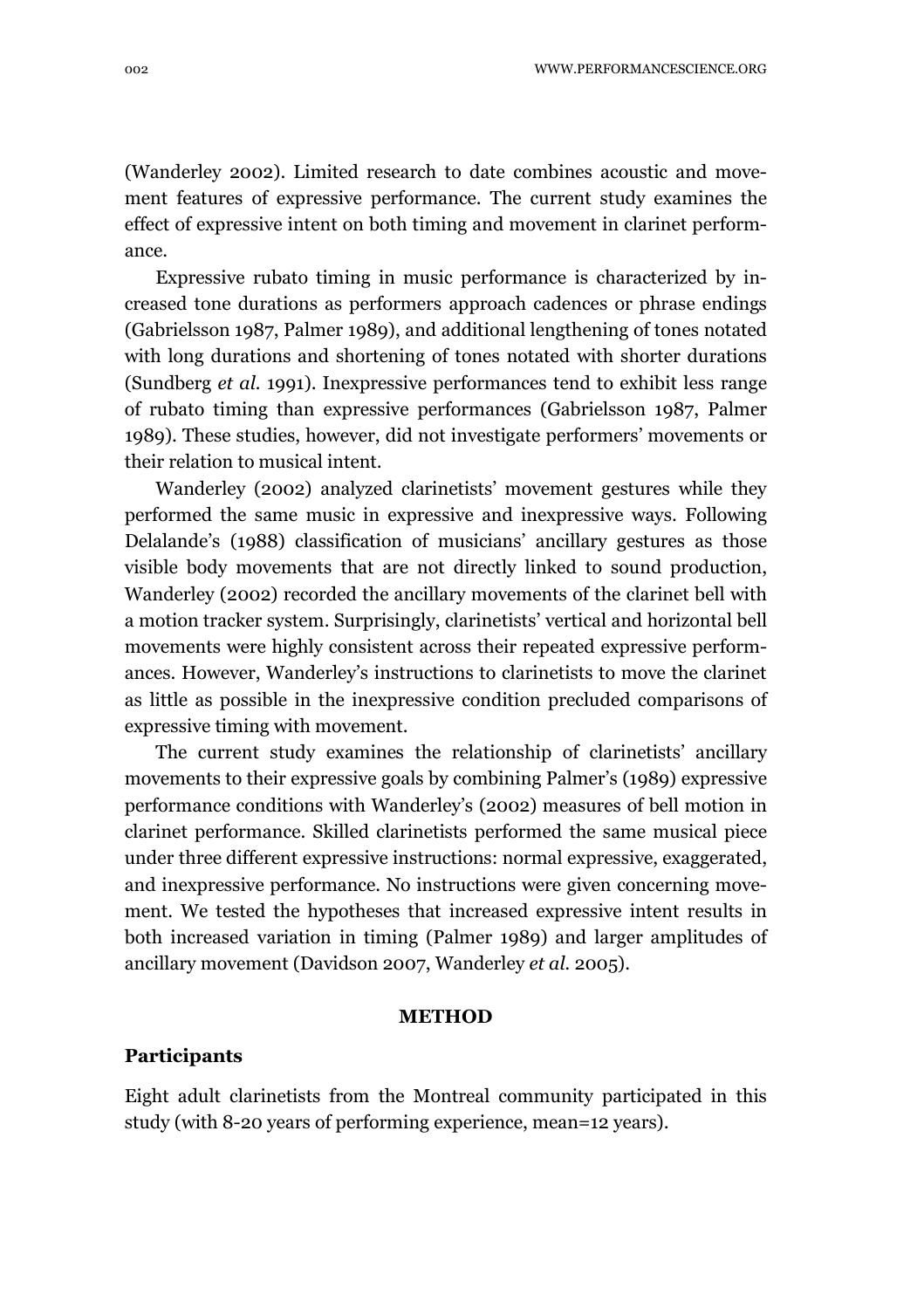### **Materials**

The first eight measures of Mozart's Clarinet Concerto in A Major (K. 622), second movement, were used. The excerpt (Figure 1) was chosen for its high expressive content and the fact that it is well known. All clarinetists performed on an A clarinet. All clarinetists were familiar with the excerpt before participating. An active motion capture system (NDI Optotrak Certus) measured the clarinetists' movements at a 250 Hz sampling rate. Markers were placed on each fingernail tip of the clarinetists' hands and on the clarinet: one marker on the barrel (below the mouthpiece), one centered just above the bell, and two on the bell. These markers provided information about the orientation of the clarinet. An AKG C414 B-XLS standing microphone, as well as a microphone integrated into the clarinet barrel, recorded the audio at 44.1 kHz. The clarinet movements are reported only up to the notated ornament in measure seven, which permitted a variety of temporal interpretations and was therefore excluded.

## Procedure

The clarinetists were instructed to perform the melody as they would in a normal concert setting (normal), with an exaggerated version of their interpretation (exaggerated), and with a flat and inexpressive interpretation (inexpressive). The orientation of the clarinet was computed from the marker data in spherical coordinates, eliminating translational position differences that arise between participants of different heights and standing positions. Clarinet elevation (vertical rotation) was measured as degrees of rotation around the mouthpiece marker, relative to a rest position perpendicular to the floor. Tone onsets were detected by identifying large negative peaks in the first derivative of sound intensity, taken from the integrated barrel microphone. Audio and motion data were smoothed using functional data analysis (Ramsay and Silverman 2005) and registered by tone onsets.

### RESULTS

Figure 1 shows the mean clarinet elevation in each expressive condition; positive values indicate the bell was raised relative to the mouthpiece. A functional Analysis of Variance (ANOVA) on the continuous elevation data indicated significantly lower elevations at the beginnings of phrases as clarinetists performed more expressively (significant regions are shown in horizontal lines at the bottom of Figure 1). Overall, clarinetists were more variable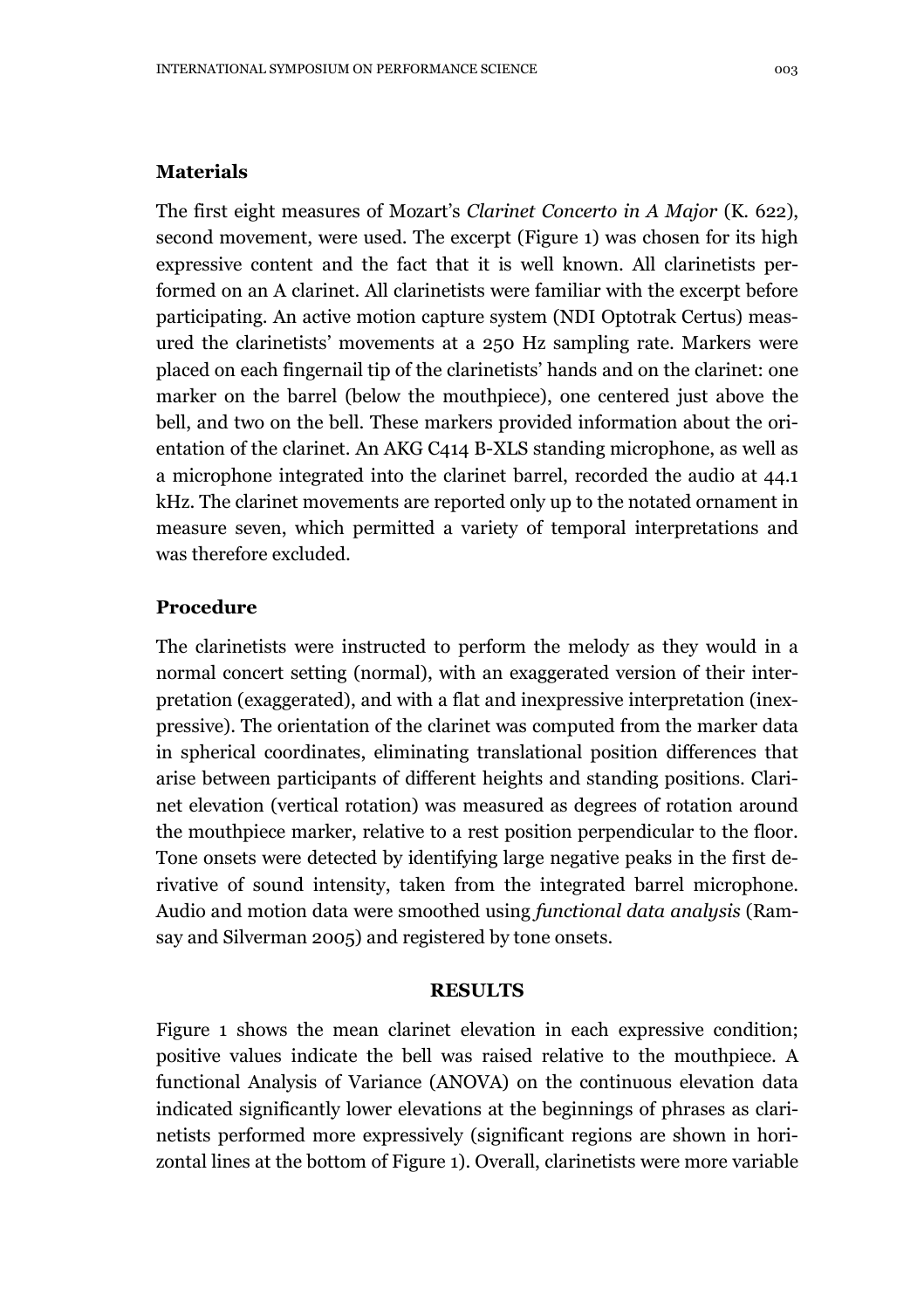

Figure 1. Mean clarinet bell elevation (degrees) in each expressive condition. Horizontal lines indicate significance regions (grey and black indicate p<0.05 and p<0.01, respectively); vertical shaded bars indicate locations of rests at phrase boundaries.



Figure 2. Mean timing deviation, bell elevation, and intensity (from standing mic) for each expressive condition. Gaps indicate locations of ends of phrases.

in clarinet elevation (measured by standard deviation) from inexpressive to exaggerated conditions  $(F_{2,14}=33.04, p<0.01)$ .

Next we measured expressive timing, in terms of the difference between observed and expected interonset intervals (in %) relative to the notated durations in the score ([observed-expected]/expected); positive values indicate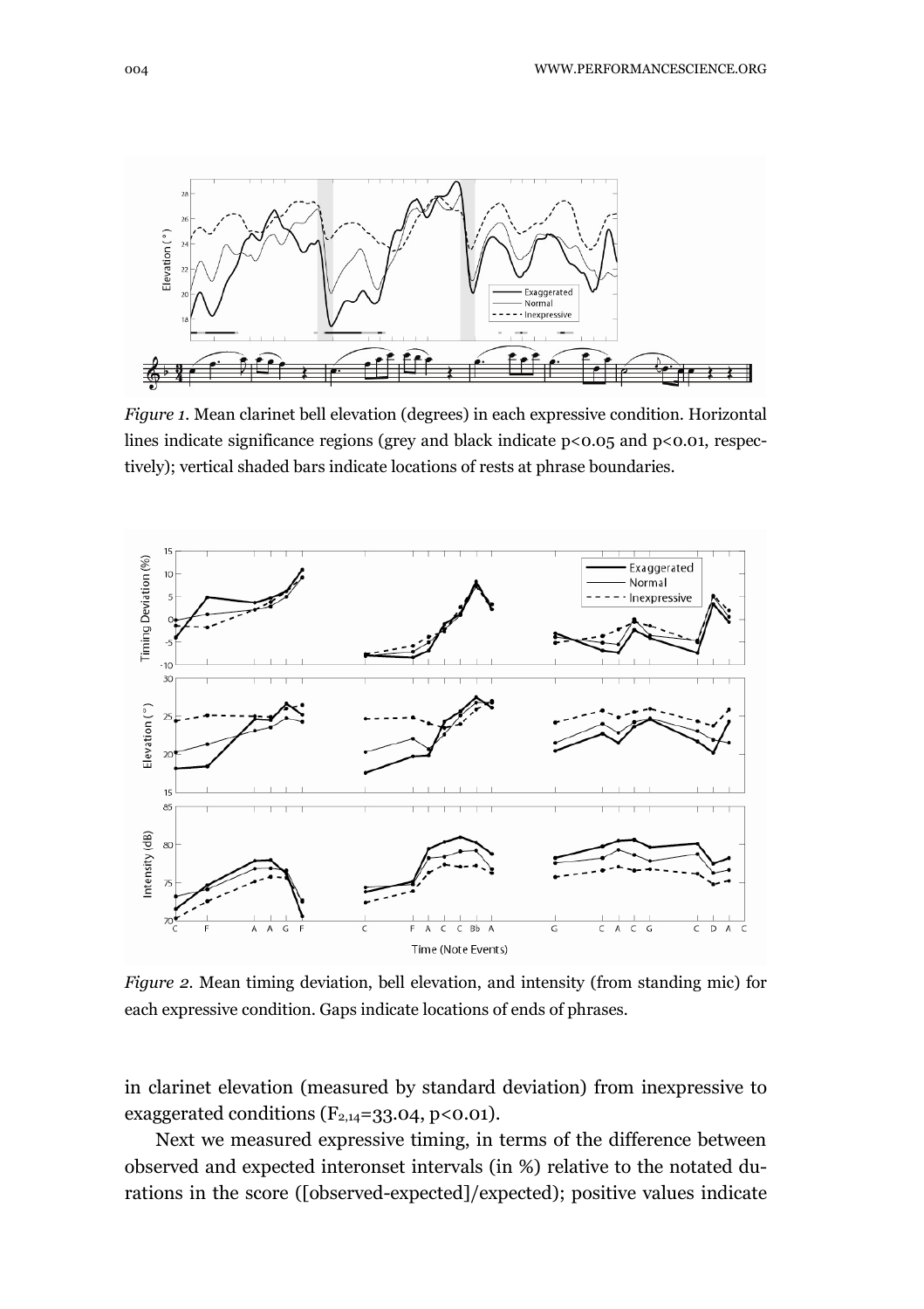lengthened tones. Figure 2 shows clarinetists' mean expressive timing deviations, which indicated slowing from the beginnings to the ends of each phrase. Furthermore, the variability of timing deviations (measured in standard deviation) increased with expressive intent ( $F_{2,14}$ =5.3, p<0.01). Figure 2 (bottom) shows the peak intensity for each tone, which reflected the phrase structure, but in a different pattern (inverted U-shape) than that of the elevation and timing deviation measures.

To examine whether the ancillary gestures were related to the acoustic features of performance, regression analyses were conducted to predict the bell elevations for each tone from expressive factors: timing deviations, sound intensity (correlated with loudness), and sounded pitch (as measured by modal frequency). Individual correlations among variables indicated that sound intensity and pitch correlated with each other (mean  $r=0.82$ ,  $p<0.01$ ). In addition, sounded pitch correlated with elevation in expressive performances (mean r=0.51, p<0.05); however, only expressive timing predicted elevation significantly when other acoustic features were controlled in each expressive condition [semipartial correlations: standardized regression coefficient  $(\beta)$ ] for timing=0.65 in exaggerated condition,  $p < 0.01$ ;  $\beta = 0.58$ ,  $p < 0.01$  in expressive condition;  $\beta$ =0.44, p=0.06 in inexpressive condition].

#### **DISCUSSION**

Expressive timing and clarinet bell motion increased across each phrase with clarinetists' expressive intent: performers used more bell motion and more expressive timing when performing with greater expressive intent. Clarinetists may use the bell's elevation to help shape phrases, by physically representing change in musical features such as tension/relaxation. Together with previous findings that documented performers' reduced expressive timing when musicians were asked to perform without moving (Wanderley *et al.*) 2005), these findings suggest a bi-directional relationship between expression and movement in performance. The clarinet elevations and the expressive use of rubato increased from phrase beginnings to endings. Clarinet tone intensities instead showed an inverted U-shape throughout each phrase.

This study extended several findings on expressive performance to the study of ancillary gestures in a wind instrument that permits considerable degrees of motion. Our findings suggest that ancillary bell gestures are rulegoverned; they correlate with some but not all acoustic features of musical expression, and in particular with phrase structure. Future research may derive musical variables from performers' movements by creating a taxonomy of gestures that correspond to specific musical intentions.